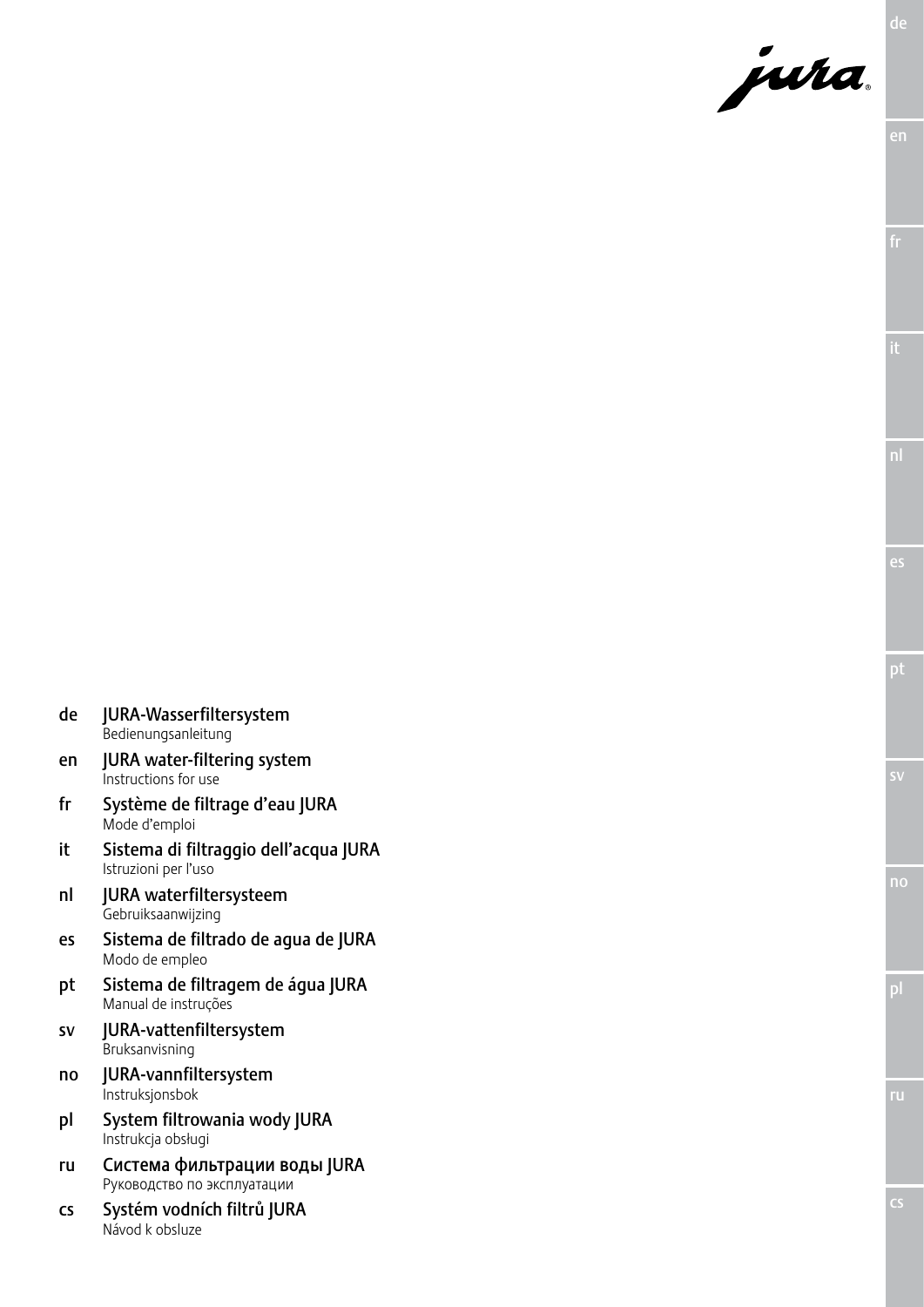# **Contents**

| 1     |       |                                                           |  |
|-------|-------|-----------------------------------------------------------|--|
| 2     |       |                                                           |  |
| 21    |       |                                                           |  |
| 22    |       |                                                           |  |
| 2.3   |       |                                                           |  |
| 3.    |       |                                                           |  |
| 4     |       |                                                           |  |
| 4.1   |       |                                                           |  |
| 4.2   |       |                                                           |  |
| 4.2.1 |       | Installing the filter head with wall mounting bracket and |  |
|       |       |                                                           |  |
|       |       |                                                           |  |
|       | 4.2.3 |                                                           |  |
|       |       |                                                           |  |
| 5.    |       |                                                           |  |
| 6     |       |                                                           |  |
| 7     |       |                                                           |  |
| 8     |       |                                                           |  |
| 9     |       |                                                           |  |







# Component overview





- Filter head with wall mounting bracket
- Filter cartridge (F2300/F3300/F5300)
- Flush pipe connection
- Flush valve
- Bypass setting
- Inlet
- Outlet
- Insertion marker
- Filter cartridge marker
- Operation marker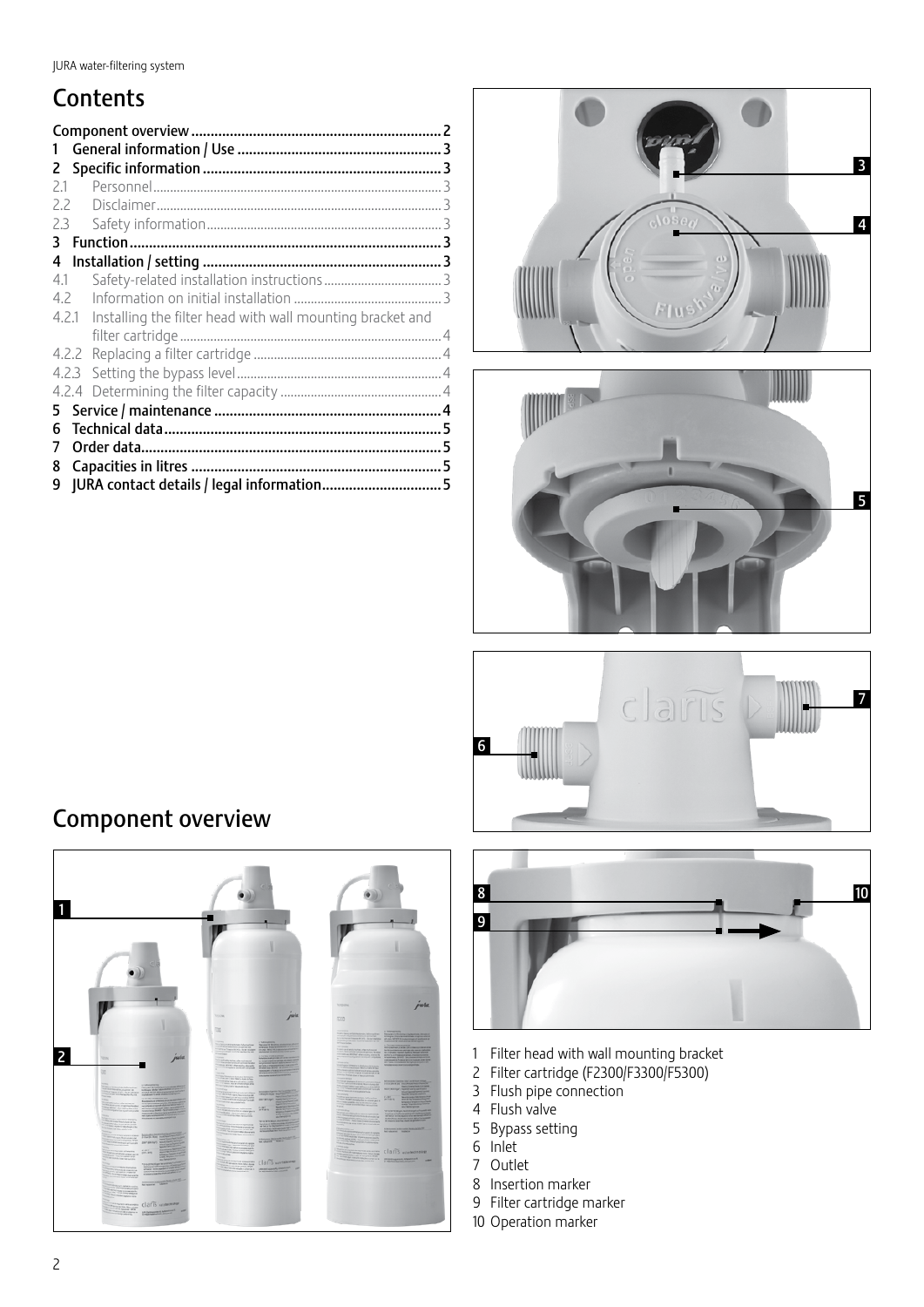en

nl

es

pt

no

pl

ru

# 1 General information / Use

The JURA water-filtering system was designed especially for JURA coffee machines. It has a modular structure and comprises of an innovative multi-functional filter head with a family of compatible filter cartridges which offer various performance settings. The system family was designed especially for specific applications in the vending sector. Thanks to their compact design, the filter systems can be installed and operated almost anywhere – be that in a vertical or horizontal position, free-standing or mounted.

The filter cartridges are available in three sizes:

- $F2300$
- $-F3300$
- $F5300$

The filter head with wall mounting bracket can be used for all three sizes.

# 2 Specific information

### 2.1 Personnel

The filter system may only be installed and serviced by trained and authorised personnel.

### 2.2 Disclaimer

All rights reserved. The printed information is the latest information at the time of publication and is not considered to be binding. Although the utmost care was taken when writing these instructions for use, errors or incomplete information cannot be ruled out. We do not accept any responsibility for the validity, correctness and completeness of the information provided. The tables and images contained in these instructions for use are to be used for information purposes only.

JURA Elektroapparate AG does not accept liability for any damage including secondary damage which may result from incorrect installation or improper use of the products. JURA Elektroapparate AG does not accept liability for damage resulting from the use of components of other manufacturers.

### 2.3 Safety information

- Only supply the system with cold water of the same quality as potable water.
- Store the components in a dry place within a temperature range of -15 to +45 °C.
- Do not use water that is microbiologically contaminated or that is of unknown microbiological quality without prior sufficient disinfection.
- Only use the system in a location which is protected from frost and direct sunlight.
- The system must not come into contact with chemicals, solvents and other vapours.
- **Before commissioning the filter system, the automatic coffee** machine connected to the supply must be free of limescale.
- The filter cartridge must not be opened or display any signs of mechanical damage.
- $\blacksquare$  Replace the filter cartridge after a very long period of downtime.
- Replace the filter head with wall mounting bracket after 5 years of operation and at the latest 6 years after its production date.

This also applies to pipes and seals. Pay attention to the date on the production stamp in this case.

Rinse the system thoroughly after a longer period of downtime or after maintenance has been carried out – see the following table:

| <b>Filter</b><br>cartridge | Quantity of rinse water<br>after 1 week of<br>downtime | Quantity of rinse water<br>after 4 weeks of<br>downtime |  |
|----------------------------|--------------------------------------------------------|---------------------------------------------------------|--|
| F2300                      | 51                                                     | 25 I                                                    |  |
| F3300                      | RΙ                                                     | 40 I                                                    |  |
| <b>F5300</b>               |                                                        |                                                         |  |

# 3 Function

The JURA water-filtering system uses an ion-selective filter medium in the flow to reduce the carbonate hardness of potable water.

The DuoBlend® bypass valve in the filter head can be used to adapt the hardness of the filtered water to the quality of the local potable water and the automatic coffee machine used. We always recommend bypass level 1.

The filter material also forms bonds with heavy metal ions such as lead, copper and cadmium. The integrated active carbon block reduces undesirable cloudiness, organic impurities, odour and taste as well as chlorine residue in the filtrate and bypass water.

# 4 Installation / setting

# 4.1 Safety-related installation instructions

- $\blacksquare$  If the system pressure is greater than 8 bar, a pressure reducer must be connected upstream to the water-filtering system.
- A shut-off valve must be installed upstream of the water-filtering system.
- $\blacksquare$  No copper pipes, galvanised or nickel-coated pipes or connectors may be installed between the water-filtering system and the automatic coffee machine.
- All components must be installed according to country-specific guidelines.
- The standard 'DIN 1988' must be observed when installing and operating the system.
- Only use original accessory pipes for the JURA water-filtering system as these have a longer thread.
- $\blacksquare$  If the filter cartridge is removed from the filter head without being replaced by a new one, the water supply to the filter head must be shut off.
- Do not connect anything to the flush pipe or flush valve.

### 4.2 Information on initial installation

- Firstly, identify a suitable place to install the filter system. Note the information provided in chapter 2.
- Before you start installing the system, shut off the water supply and disconnect the automatic coffee machine from the power supply.
- **Before** installation, check the filter system and the accessories for any damage. Particular attention must be paid when inspecting the O-rings and seals.

cs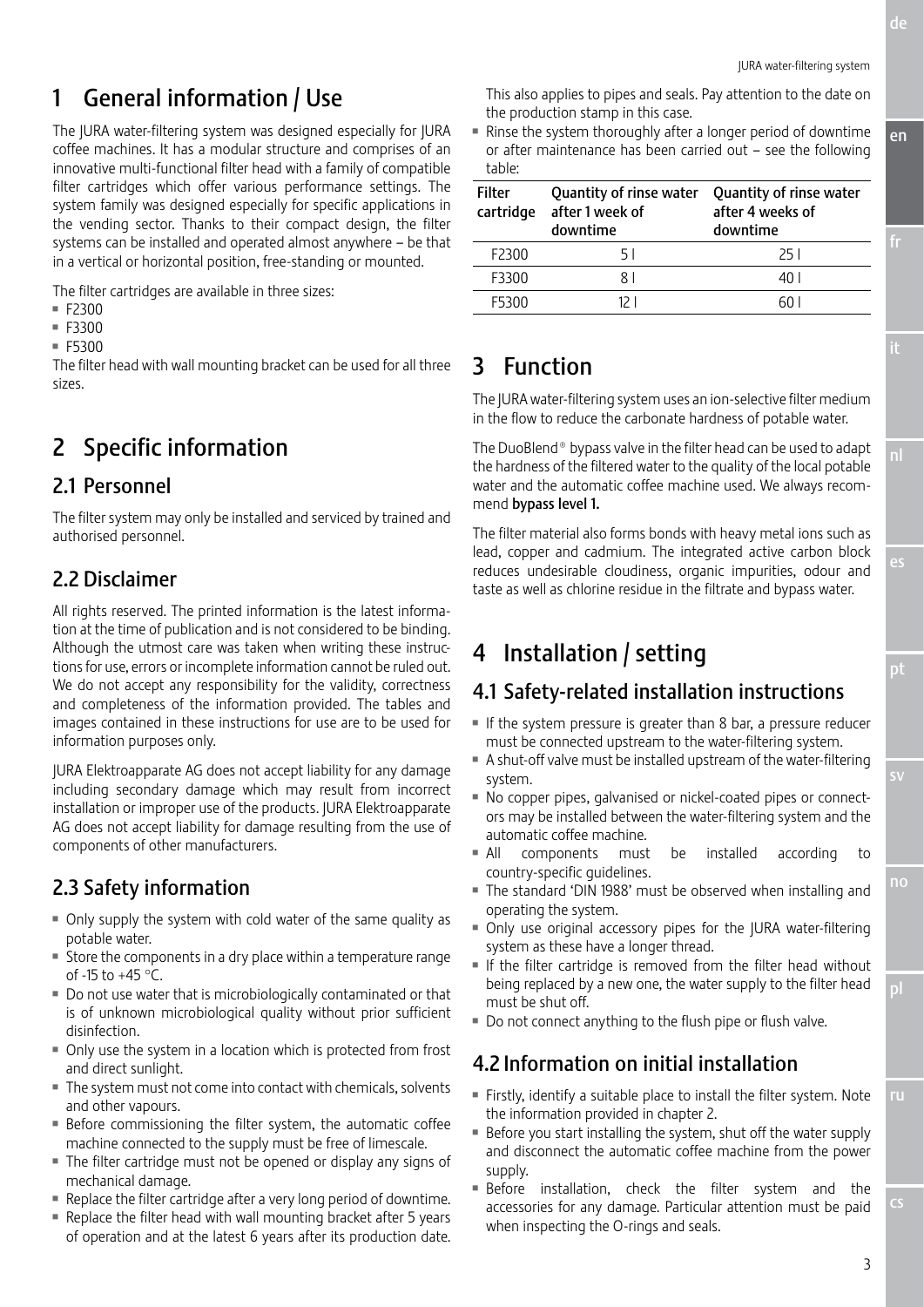JURA water-filtering system

- If the filter cartridge has been stored below 0  $\degree$ C, it must be stored at the ambient temperature of the installation location for at least 24 hours before installation.
- $\mathbf{\hat{i}}$  The pipes for the supply and discharge lines are not supplied as standard but can be ordered as accessories. You will find more information in chapter 7.

#### 4.2.1 Installing the filter head with wall mounting bracket and filter cartridge

- The system can be operated in a free-standing position, wall-mounted in a vertical position or horizontally.
- $\triangleright$  If mounting to a wall: Securely fasten the wall mounting bracket to the wall using suitable screws (not supplied as standard). The dowels and screws must be selected in accordance with the condition of the wall.
- Install the water inlet and outlet pipes at the filter head. When doing so, please note the following points:
	- Note the direction of flow (see markings on the filter head)
	- $Max$ . torque when using genuine CLARIS connection pipes (accessory): 10 Nm.
	- Filter heads with  $3/8$ " threaded connections must only use connectors with flat seals. Do not use pipes or adapters with conical screw connections, as they damage the connections and invalidate any warranty claims.
	- Only use screw adapters of a suitable type and appropriate length. When unscrewed, they must not rest axially on the filter head. Unsuitable adapters can damage the connections and invalidate any warranty claims.
- $\triangleright$  Direct the flush pipe into a suitable container (e.g. bucket) or into a drain and open the flush valve (4).
- $\blacktriangleright$  Turn on the water supply again.
- $\blacktriangleright$  Insert the filter cartridge into the filter head. Take note of the insertion marker (8) on the filter head and the marker on the filter cartridge (9).
- $\blacktriangleright$  Twist the filter cartridge anti-clockwise until the end position is reached. The marker on the filter cartridge should now be in line with the operation marker (10) on the filter head. This vents the system and flushes the filter cartridge (F2300/F3300 > 10 l,  $F5300 > 15$  l).
- $\triangleright$  Close the flush valve.
- The water-filtering system is now ready for use.
- $\triangleright$  After installing the system and inserting or replacing a filter cartridge, check all components for leaks. Water must not escape from any point.

#### 4.2.2 Replacing a filter cartridge

- $\blacktriangleright$  Place a container under the flush pipe. While the filter cartridge is being replaced, the automatic coffee machine and the water supply line are hydraulically disconnected from the filter head and the system depressurises. Minimum quantities of water may therefore escape from the flush pipe due to peaks in pressure.
- $\triangleright$  Slowly unscrew the used filter cartridge in an anti-clockwise direction.
- This will unlock it from the filter head and allow it to be removed.
- $\triangleright$  Direct the flush pipe into a suitable container (e.g. bucket) or into a drain and open the flush valve (4).
- $\triangleright$  Remove the new filter cartridge from its packaging and check it for damage.
- $\blacktriangleright$  Insert the filter cartridge into the filter head. Take note of the insertion marker (8) on the filter head and the marker on the filter cartridge (9).
- $\blacktriangleright$  Twist the filter cartridge anti-clockwise until the end position is reached. The marker on the filter cartridge should now be in line with the operation marker (10) on the filter head. The flow in the filter head is reopened and the system is vented and flushed via the flush system (F2300/F3300 > 10 l, F5300 > 15 l).
- $\mathbf{i}$  The flush water will be milky or cloudy at first. This is due to the dispersing air and will not take long to clear.
- $\mathbf{i}$  Pay attention to the position of the label when inserting the filter cartridge. The label should face forwards so that all of the necessary information is visible.
- $\blacktriangleright$  Close the flush valve.

The water-filtering system is now ready for use again.

After replacing the filter cartridge, check all components for leaks. Water must not escape from any point.

### 4.2.3 Setting the bypass level

 $\mathbf i$  When using the water-filtering system, we always recommend bypass level 1.

#### 4.2.4 Determining the filter capacity

Based on the local carbonate hardness of the mains water and of bypass level 1, use the tables in chapter 8 to identify the resultant filter cartridge capacity.

Please enter the installation date and time of replacement in the corresponding fields (on which it is possible to write in pen) on the filter cartridge label.

# 5 Service / maintenance

The system will only function safely and reliably if the filter cartridge is replaced on a regular basis. The replacement cycles depend on the carbonate hardness of the potable water, the application and the set bypass level (we always recommend bypass level 1).

We recommend replacing the filter cartridge after 6 months and no later than after 12 months.

The operator must check the system for leaks everyday.

When replacing the filter cartridge, check all parts for impurities and damage. Damaged parts must be replaced and impurities removed.